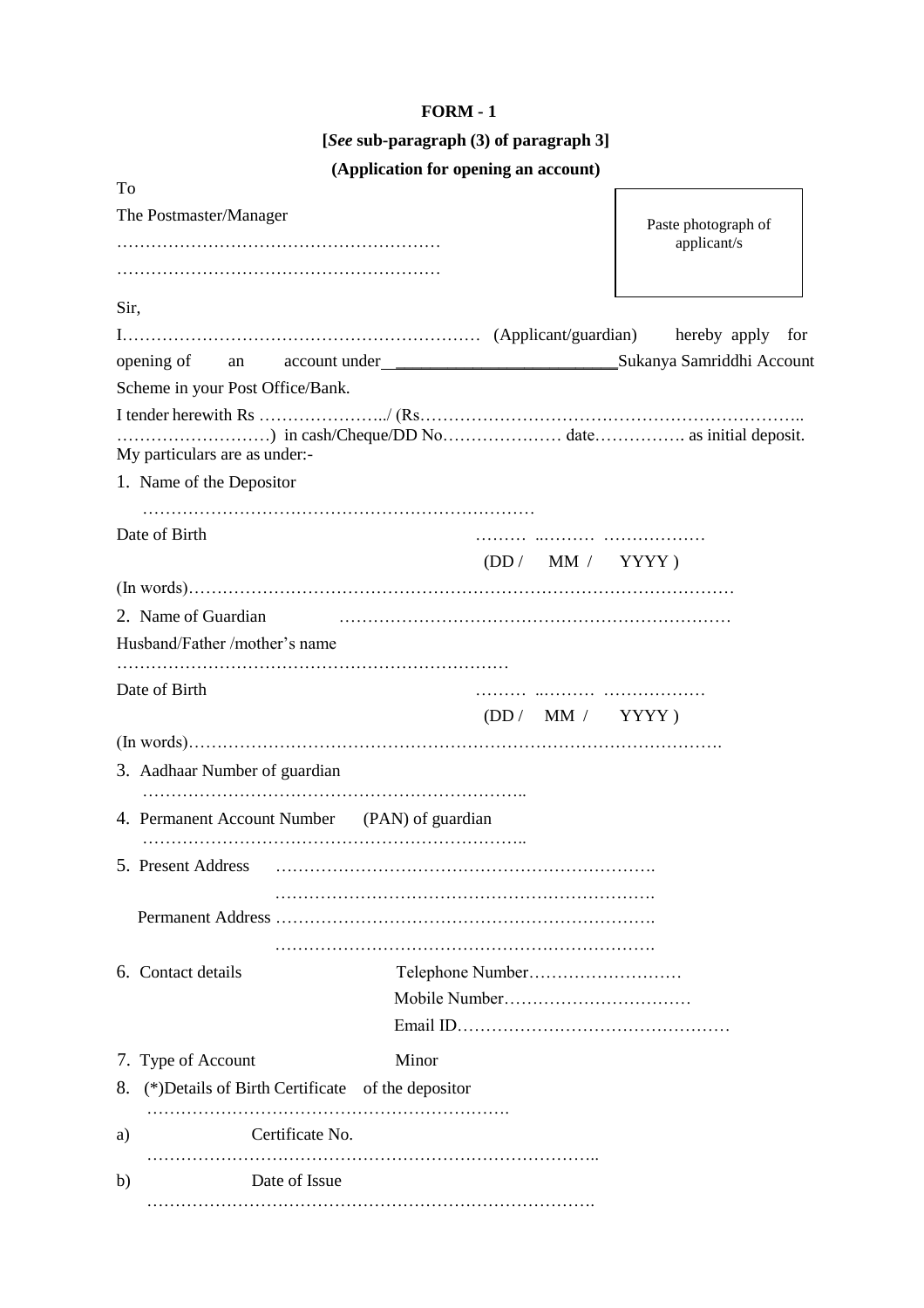| c) | Issuing authority                                                                                      |
|----|--------------------------------------------------------------------------------------------------------|
|    | 9. Details of other KYC documents attached                                                             |
|    | 1. Proof of identification                                                                             |
|    |                                                                                                        |
|    | 2. Address proof                                                                                       |
|    |                                                                                                        |
|    | (The following documents are accepted as valid documents for the purpose of identification and address |
|    | proof: 1. Passport 2. Driving license 3. Voter's ID card 4. Job card issued by NREGA signed by the     |
|    | State Government officer 5. Letter issued by the National Population Register containing details of    |

name and address;

10. The operation of the account will be:- (a) By the Guardian till the depositor attains majority.

(b) By the depositor herself on attaining majority,

11. Specimen Signatures

I hereby declare that I have not opened a Sukanya Samriddhi Account in the name of the depositor mentioned at serial number 1 in any of the Post office/Bank in the country.

I further declare that I and the depositor both are Resident citizen of India and undertake to inform the account office of any change in our residency/citizenship status in future.

I hereby undertake to abide by the scheme provisions and Government Savings Promotion Rules, 2018 applicable on the Scheme and amendments issued thereto from time to time.

Signature or thumb impression of guardian

Date:…………………

#### **Nomination**

12. I......................................................... hereby nominate the person(s) mentioned below to whom to the exclusion of all other persons in the event of my death the amount standing to my credit in ……………………………………..(Name of Scheme) at the time of my death would be payable.

| S.No.          | Name $(s)$ of the | Full address (s) | Aadhaar    | Date of birth | Share of    | Nature of   |
|----------------|-------------------|------------------|------------|---------------|-------------|-------------|
|                | $nominee(s)$ and  |                  | number of  | of nominee in | entitlement | entitlement |
|                | relationship      |                  | nominee    | case of minor |             | Trustee or  |
|                |                   |                  | (optional) |               |             | owner       |
|                |                   |                  |            |               |             |             |
| 1              |                   |                  |            |               |             |             |
| 2              |                   |                  |            |               |             |             |
|                |                   |                  |            |               |             |             |
| 3              |                   |                  |            |               |             |             |
|                |                   |                  |            |               |             |             |
| $\overline{4}$ |                   |                  |            |               |             |             |
|                |                   |                  |            |               |             |             |